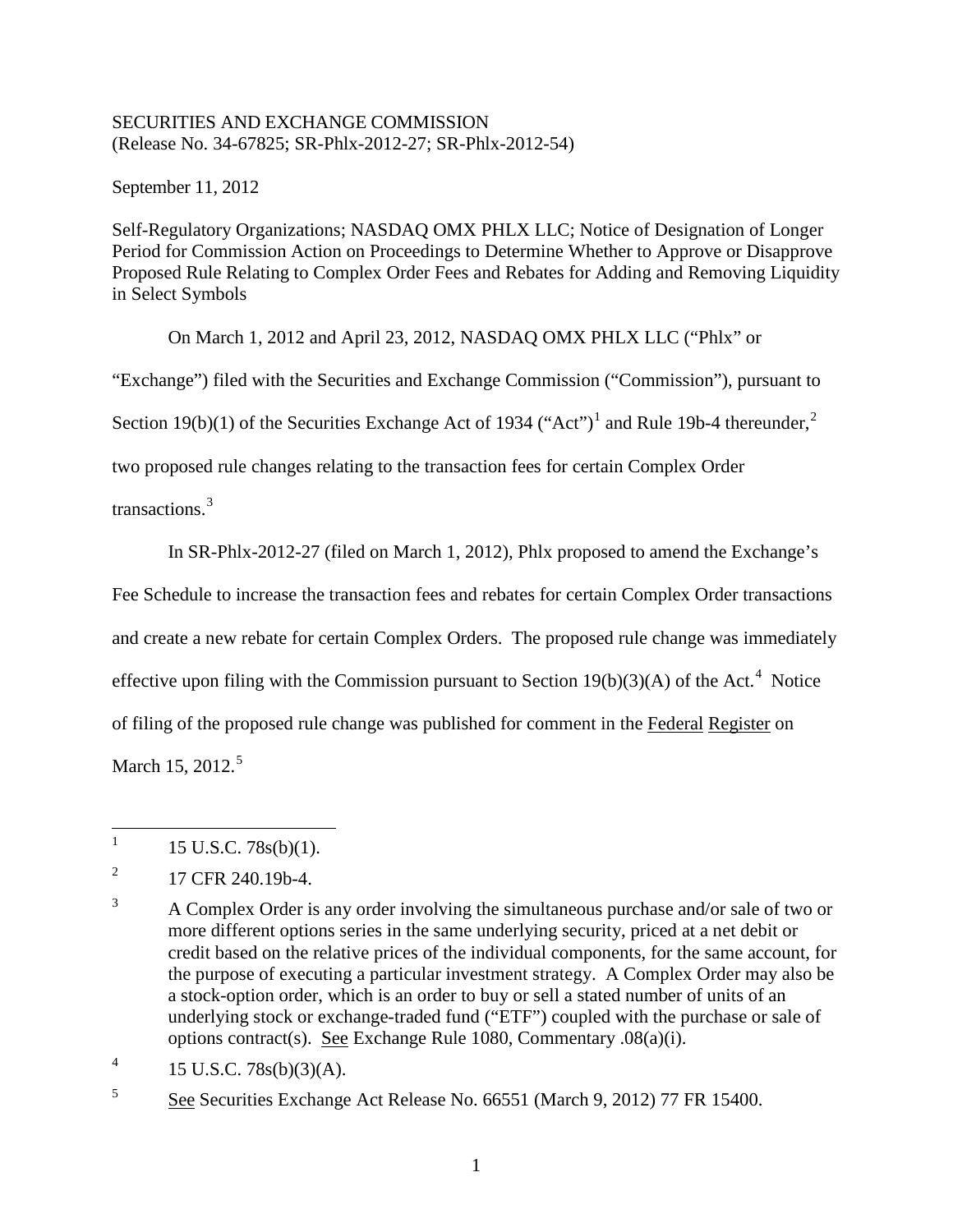In SR-Phlx-2012-54 (filed on April 23, 2012), Phlx proposed to replace a portion of SR-Phlx-2012-27 to provide additional information concerning the Directed Participant and Market Maker fees for removing liquidity in Complex orders ("Second Proposal," and, together with SR-Phlx-2012-27, the "Phlx Proposals"). The proposed rule change was immediately effective upon filing with the Commission pursuant to Section  $19(b)(3)(A)$  of the Act.<sup>[6](#page-1-0)</sup> Notice of filing of the proposed rule change was published for comment in the **Federal Register** on May 4, 2012.<sup>[7](#page-1-1)</sup>

The Commission received no comment letters on the Phlx Proposals.

On April 30, 2012, the Commission instituted proceedings to determine whether to approve or disapprove the proposed rule changes. $8$  Thereafter, NASDAQ OMX Group, Inc. submitted a response letter in support of the Phlx Proposals on July 26, 2012.<sup>[9](#page-1-3)</sup>

Section 19(b)(2) of the Act<sup>[10](#page-1-4)</sup> provides that, after initiating disapproval proceedings, the Commission shall issue an order approving or disapproving the proposed rule change not later than 180 days after the date of publication of notice of the filing of the proposed rule change. The Commission may extend the period for issuing an order approving or disapproving the proposed rule change, however, by not more than 60 days if the Commission determines that a longer period is appropriate and publishes the reasons for such determination. The proposed rule changes were published for notice and comment in the Federal Register on March 15, 2012 and

<span id="page-1-0"></span> $^{6}$  15 U.S.C. 78s(b)(3)(A).

<span id="page-1-1"></span><sup>7</sup> See Securities Exchange Act Release No. 66883 (April 30, 2012) 77 FR 26591.

<span id="page-1-2"></span><sup>8</sup> See Securities Exchange Act Release No. 66884, 77 FR 26595(May 4, 2012) ("Order Instituting Proceedings").

<span id="page-1-3"></span><sup>&</sup>lt;sup>9</sup> See Letter to Elizabeth M. Murphy, Secretary, Commission, from Joan C. Conley, Senior Vice President & Corporate Secretary, NASDAQ OMX Group, Inc., dated July 26, 2012.

<span id="page-1-4"></span> $10$  15 U.S.C. 78s(b)(2).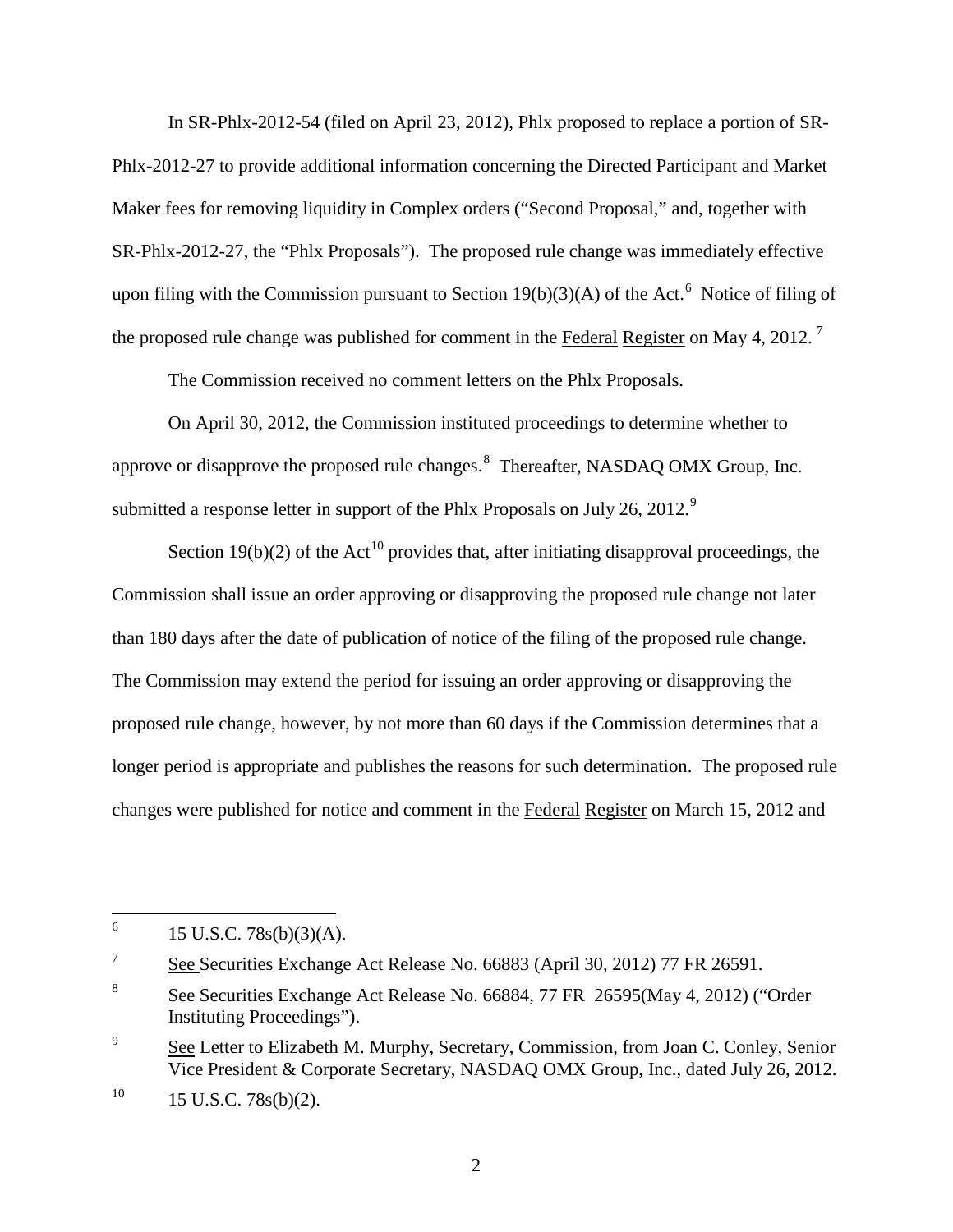May 4, 2012, respectively. September 11, 2012 is 180 days from March 15, 2012 and November 10, 2012 is an additional 60 days from that date.

The Commission finds it appropriate to designate a longer period within which to issue an order approving or disapproving the Phlx Proposals so that it has sufficient time to consider the Phlx Proposals and the issues raised by those proposals, and the Exchange's response to such issues in its response letter.<sup>11</sup> The Commission also finds it appropriate to designate a longer period within which to issue an order approving or disapproving the proposed rule changes so that it has sufficient time to consider data that has been provided by the Exchange in support of its proposals, including additional data that it anticipates will be provided by the Exchange.<sup>[12](#page-2-1)</sup>

<span id="page-2-0"></span><sup>&</sup>lt;sup>11</sup> For example, in the order instituting proceedings to determine whether to approve or disapprove the proposed rule changes, the Commission sought comment on whether discrimination on the basis of whether a market maker has an off-exchange arrangement to pay an order flow provider to direct its orders to that market maker is a "fair" basis for discrimination among exchange members with respect to the fees charged by the exchange. The Commission also sought comment on whether the Phlx Proposals adequately addressed the reasonableness of the proposed fees (and thus the proposed fee differential).

<span id="page-2-1"></span><sup>&</sup>lt;sup>12</sup> To date, the Exchange has provided data on price improvement for directed customer complex orders, and the rates of interaction with customer complex orders by types of market participant, among other things.